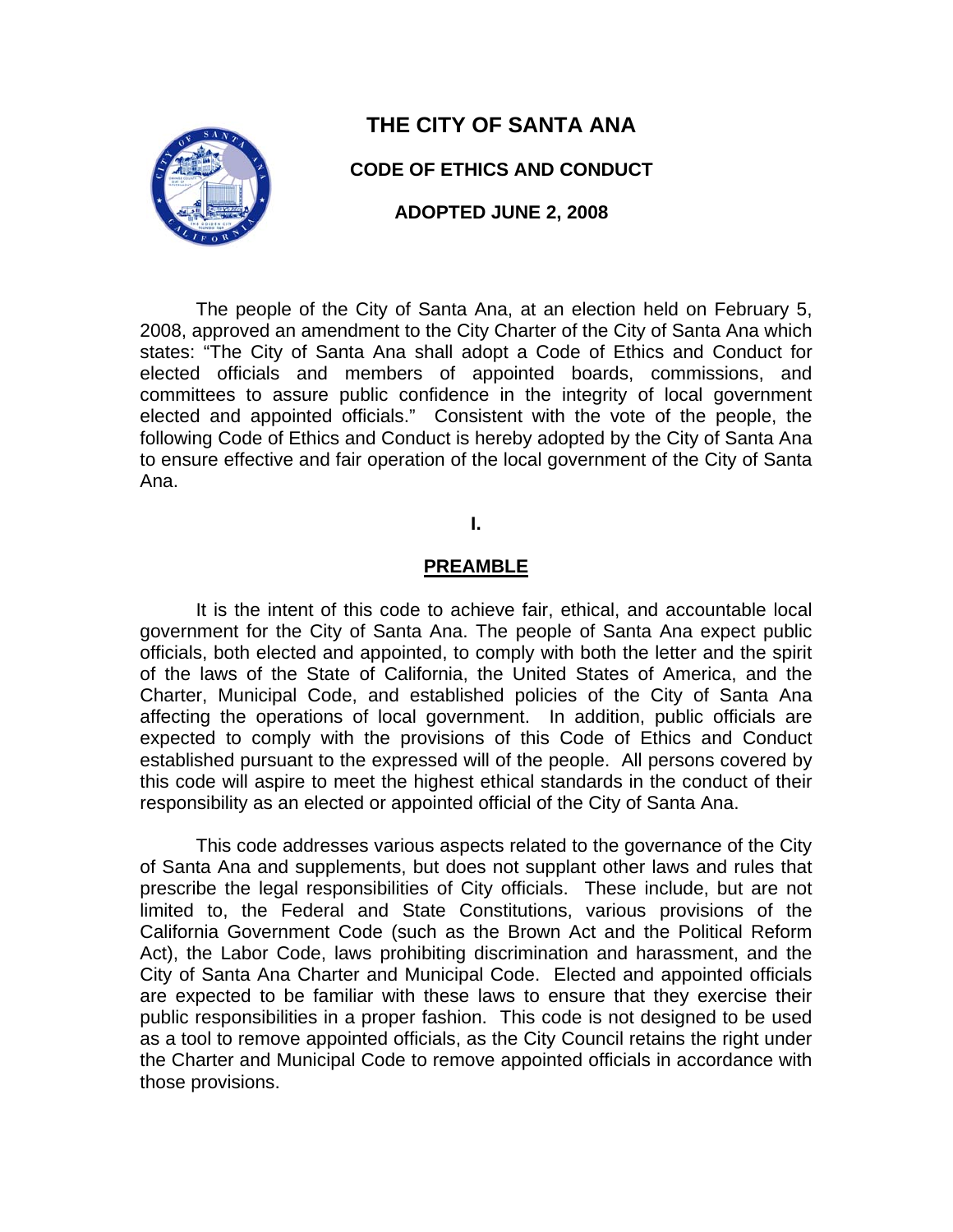While it is not possible to anticipate and provide a rule of conduct and ethics for all situations that public officials may face, this Code of Ethics and Conduct is designed to provide a framework to guide public officials in their daily duties.

#### **II.**

#### **SCOPE**

The provisions of this Code of Ethics and Conduct shall apply to the Mayor and members of the City Council, and to all members of the boards, commissions, and committees appointed by the City Council or the Mayor or the Mayor and City Council, including any *ad hoc* committees. Further, the provisions of this Code of Ethics and Conduct shall only apply to these officials and members acting in their official capacities and in the discharge of their duties.

#### **III.**

#### **CORE VALUES**

 Attitudes, words, and actions should demonstrate, support, and reflect the following qualities and characteristics for the well being of our community. The five core values and expressions that reflect these core values are as follows:

#### **INTEGRITY/ HONESTY**

- I am honest with my fellow elected officials, the public and others.
- I do not promise what I believe to be unrealistic.
- I am prepared to make unpopular decisions when my sense of the public's best interests requires it.
- I credit others' contributions to moving our community's interests forward.
- I do not knowingly use false or inaccurate information to support my position or views.
- I safeguard the ability to make independent, objective, fair and impartial judgments by scrupulously avoiding financial and social relationships and transactions that may compromise, or give the appearance of compromising, objectivity, independence, and honesty.

#### **RESPONSIBILITY/PROTECTING THE PUBLIC'S INTERESTS**

- I do not accept gifts, services or other special considerations because of my public position.
- **I** excuse myself from participating in decisions when my or my immediate family's financial interests may be affected by my agency's actions.
- I do not give special treatment or consideration to any individual or group beyond that available to any other individual.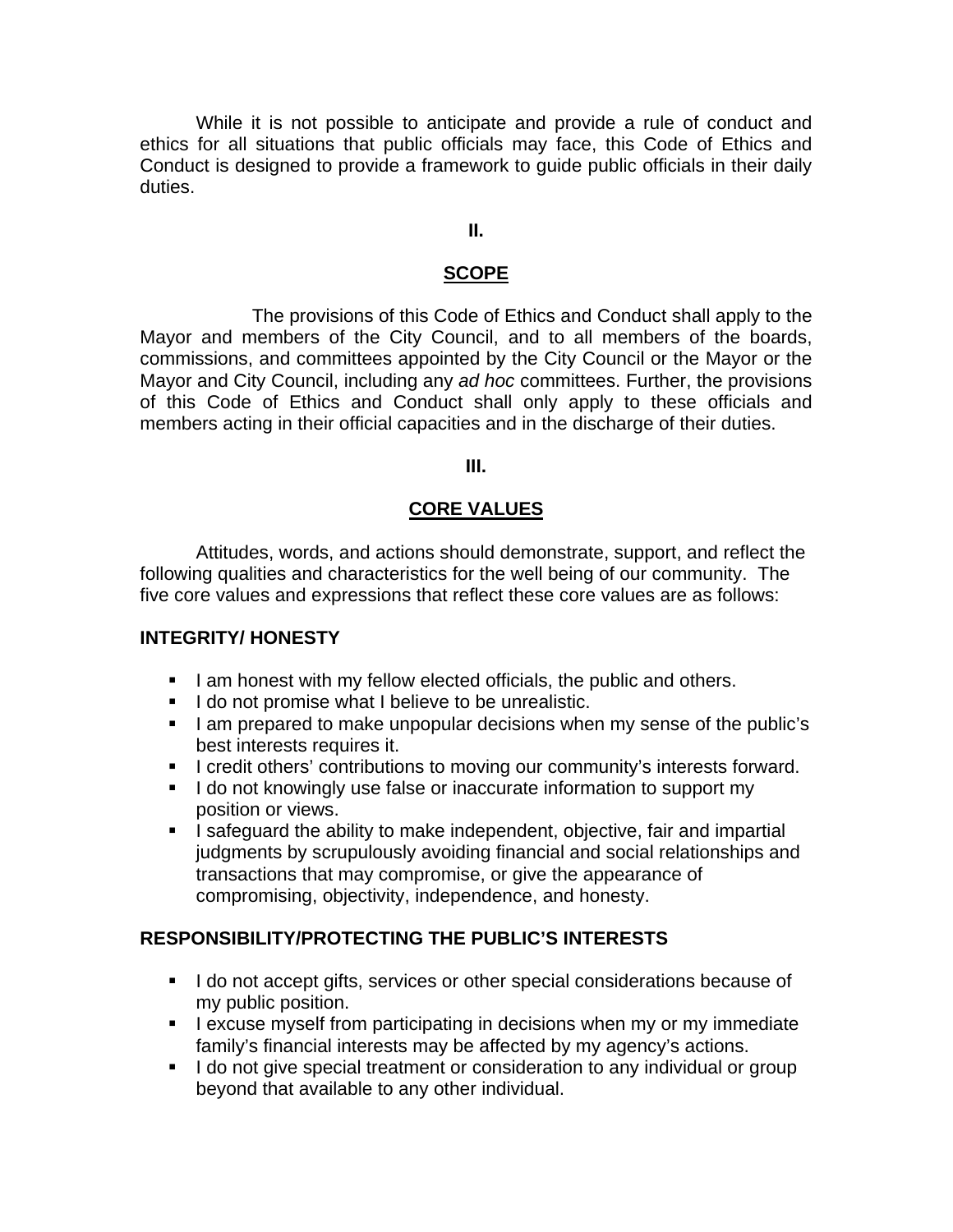**I** refrain from disclosing confidential information concerning litigation, personnel, property, or other affairs of the City, without proper legal authority, nor use such information to advance my financial or other personal interests.

## **FAIRNESS/ACCOUNTABILITY**

- **I** promote meaningful public involvement in the agency's decision-making processes.
- I treat all persons, claims and transactions in a fair and equitable manner; I make decisions based on the merits of the issue.
- If I receive substantive information that is relevant to a matter under consideration from sources outside the public decision-making process, I publicly share it with my fellow governing board members and staff.
- I work to contribute to a strong organization that exemplifies transparency and open communication.

## **RESPECT FOR FELLOW ELECTED OR APPOINTED OFFICIALS, STAFF, AND THE PUBLIC**

- I treat my fellow officials, staff and the public with patience, courtesy and civility, even when we disagree on what is best for the community.
- **I** work towards consensus building and gain value from diverse opinions.
- I respect the distinction between the role of office holder and staff; I involve staff in meetings with individuals, those with business before the agency, officials from other agencies and legislators to ensure proper staff support and to keep staff informed
- I conduct myself in a courteous and respectful manner at all times during the performance of my official City duties.
- **I** lencourage full participation of all persons and groups; I am aware and observe important celebrations and events which reflect the values of our diverse population.

# **PROPER AND EFFICIENT USE OF PUBLIC RESOURCES**

- I do not use public resources, such as agency staff time, equipment, supplies or facilities, for private gain or personal purposes.
- **I** make decisions after prudent consideration of their financial impact, taking into account the long-term financial needs of the agency, especially its financial stability.
- I demonstrate concern for the proper use of agency assets (such as personnel, time, property, equipment, funds) and follow established procedures.
- I am a prudent steward of public resources and actively consider the impact of my decisions on the financial and social stability of the City and its residents.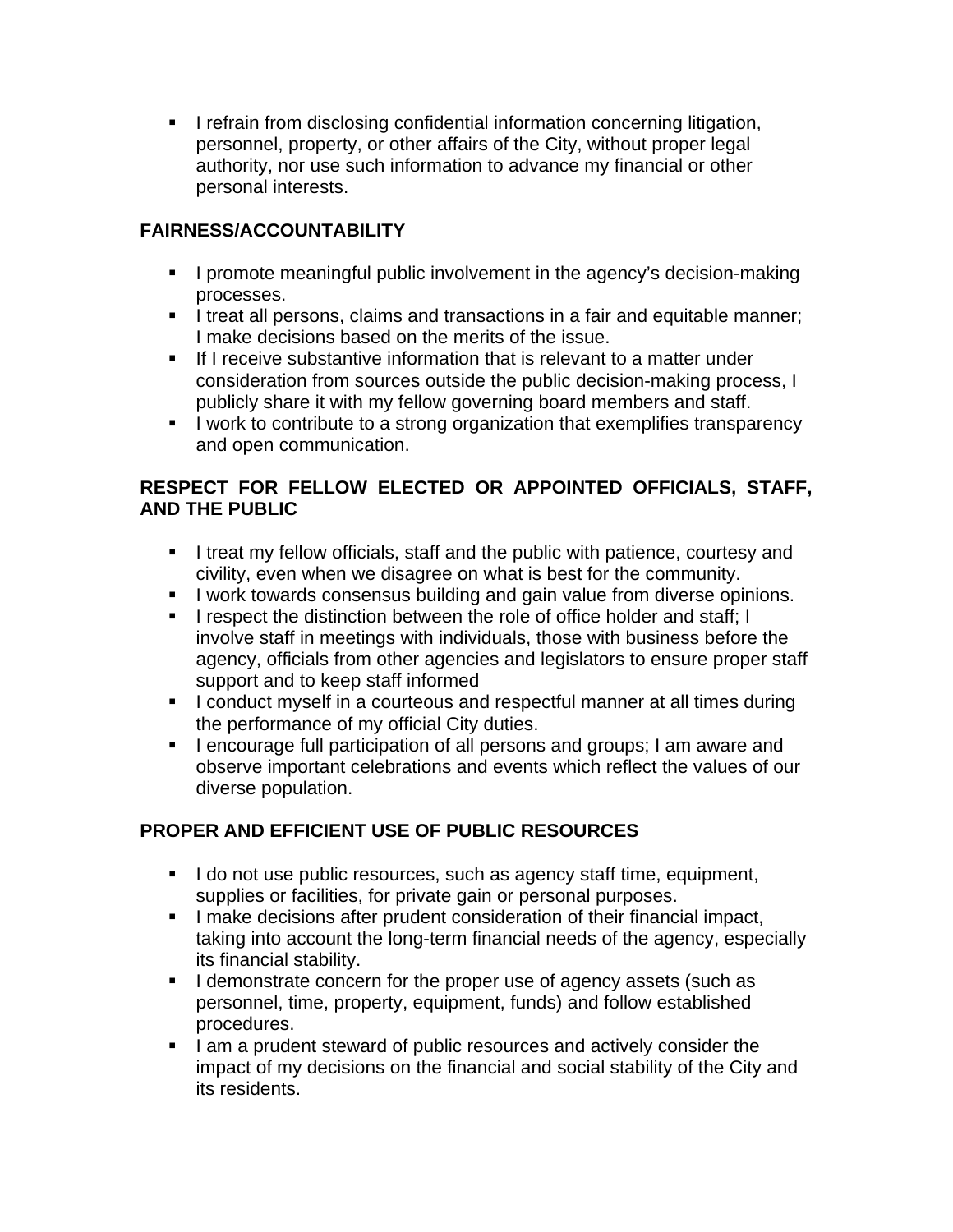#### **IMPLEMENTATION AND ENFORCEMENT**

 City of Santa Ana elected and appointed officials of the various boards, commissions and committees have the primary responsibility to assure that ethical standards are understood and met, and that the public can continue to have full confidence in the integrity of government. This code of ethics will be most effective when the elected and appointed officials are thoroughly familiar with it and embrace its provisions.

 Upon adoption of this code, all current elected or appointed officials shall be given a copy of the code and asked to affirm in writing that they have received the code, understand its provisions, and pledge to conduct themselves by the code. All new members of the City Council, upon election or reelection, and members of boards, commissions, and committees appointed by the City Council, upon appointment or reappointment, shall be given a copy of the code and are required to affirm in writing they have received the code and understand its provisions, and pledge to conduct themselves by the code. (See Attachment) Additionally, all members of the City Council, boards, commissions, and committees, as part of their AB1234 training, shall be provided additional training clarifying the provisions and application of this code. The City Attorney, or his/her designee, shall serve as a resource person to those persons covered by the code to assist them in determination of appropriate actions consistent with the code.

 A periodic review of the code shall be conducted to ensure that the code is an effective and vital document.

 This Code of Conduct is intended to be a reflection of the community's values as articulated by the Mayor and City Council as they represent the will of the people of the City of Santa Ana.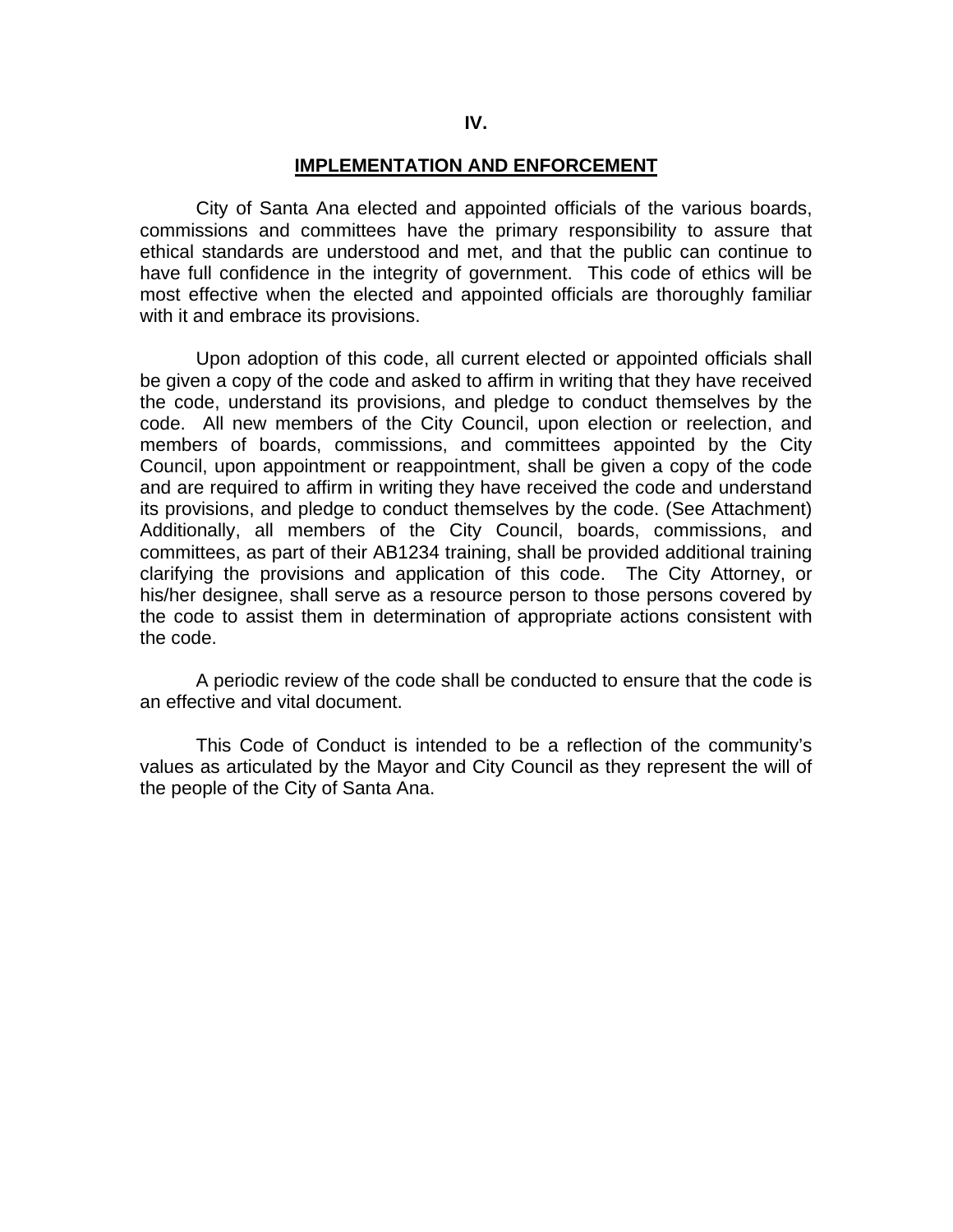# **CITY OF SANTA ANA – CODE OF ETHICS AND CONDUCT**

# **CERTIFICATION**

As an elected or appointed official of the City of Santa Ana, California, I herein certify that I have received a copy of the Code of Ethics and Conduct of the City of Santa Ana, have been offered training and assistance in understanding this code, and am aware of the provisions of the code and its application to my responsibilities. Consistent with the code, I pledge the following in the conduct of my duties:

### **INTEGRITY/ HONESTY**

- I am honest with my fellow elected officials, the public and others.
- I do not promise what I believe to be unrealistic.
- I am prepared to make unpopular decisions when my sense of the public's best interests requires it.
- I credit others' contributions to moving our community's interests forward.
- I do not knowingly use false or inaccurate information to support my position or views.
- I safeguard the ability to make independent, objective, fair and impartial judgments by scrupulously avoiding financial and social relationships and transactions that may compromise, or give the appearance of compromising, objectivity, independence, and honesty.

## **RESPONSIBILITY/PROTECTING THE PUBLIC'S INTERESTS**

- I do not accept gifts, services or other special considerations because of my public position.
- **I** excuse myself from participating in decisions when my or my family's financial interests may be affected by my agency's actions.
- I do not give special treatment or consideration to any individual or group beyond that available to any other individual.
- **I** refrain from disclosing confidential information concerning litigation, personnel, property, or other affairs of the City, without proper legal authority, nor use such information to advance my financial or other personal interests.

## **FAIRNESS/ACCOUNTABILITY**

- **I** promote meaningful public involvement in the agency's decision-making processes.
- I treat all persons, claims and transactions in a fair and equitable manner; I make decisions based on the merits of the issue.